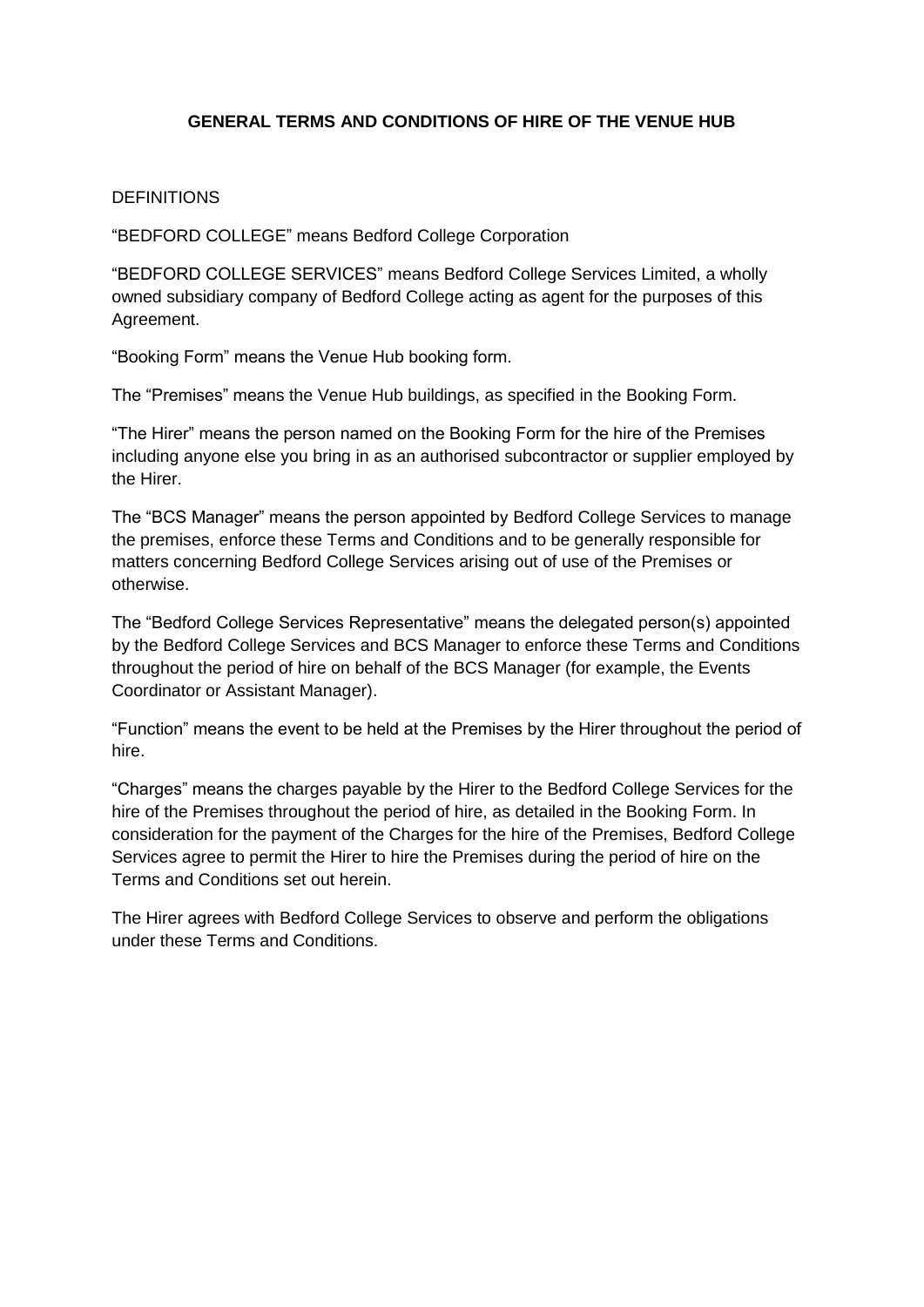# **THE VENUE HUB TERMS AND CONDITIONS**

Last updated 10<sup>th</sup> January 2017

### **1. Bookings**

1.1 All booking requests must be made with and agreed by the BCS Manager or a delegated representative of Bedford College Services. Bedford College Services reserves the right to refuse any application for use of the Premises or to cancel a letting without payment of any compensation except as a refund of monies paid by the Hirer without the need to specify reasons.

1.2 Provisional bookings whereby the booking form has not yet been signed but the Hirer requires the date to be held tentatively will be held for 2 weeks. If the booking is not confirmed by this point, the date will be released.

1.3 No part of the Premises is to be used for any purpose other than the purpose set out in the Booking Form.

1.4 No part of the Premises is to be used for any unlawful purpose or in any unlawful way or in such a way that causes a nuisance to others.

#### **2. Deposits**

2.1 Deposits are required to secure bookings. When a booking has been secured by payment of deposit, and is subsequently cancelled or the date of the booking is changed by the Hirer, Bedford College Services shall retain the deposit.

2.2 For one off bookings, the Hirer must pay an initial non-refundable 50% deposit of the total booking cost within 14 days of the enquiry to confirm the booking.

Final payment of the balance is payable no later than 12 weeks before the function date or at the time of confirmation of the booking, whichever is earlier.

For block bookings, the Hirer will be invoiced 4 weeks prior to the event.

2.3 Deposits are non-refundable.

2.4 Further charges may be made after the event if the Hirer should fail or neglect to:-

i. ensure that the Premises were vacated by the end of the time booked;

ii. ensure that the rooms were cleared of all waste and surplus food, crockery, cutlery and containers, and such materials removed from the Premises or; subject to prior agreement, placed in the waste containers provided by Bedford College Services.

iii. ensure that no damage has been caused to the Premises or contents thereof by the Hirer or persons engaged by or assisting the Hirer or by any person coming onto the Premises at the invitation of the Hirer.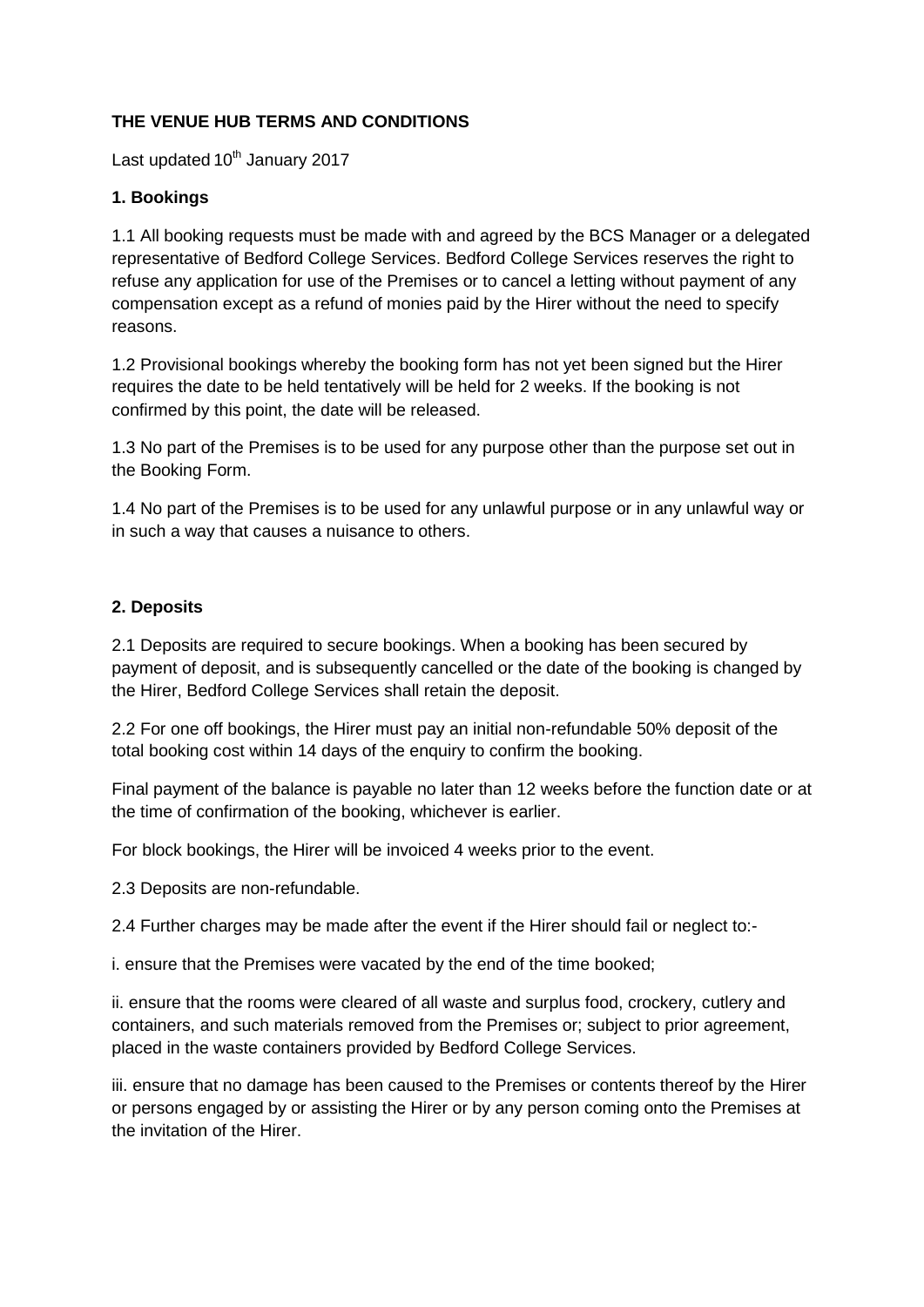iv. ensure that the floors, walls, ceilings, carpets and furniture are left without residues of chewing or other gum, adhesive tape, blu-tack or patches, or marks.

v. ensure that there were strictly no fireworks, including indoor fireworks and pyrotechnics used on the Premises.

vi. ensure that the Premises Fire Alarm has not been falsely activated during the period of hire, whether by the Hirer, Hirers guest, employee, agent, contractor or otherwise.

vii. ensure that the Terms & Conditions of Hire and any additional conditions stated are adhered to at all times.

## **3. Payments in full**

3.1 The Charges for the hire of the Premises must be paid in full no later than four weeks before the date of the Function, as detailed in the Booking Form

3.2 Any variation in the facilities taken up by the Hirer and resulting in an additional charge will be the subject of a further charge payable on receipt of a written invoice sent by Bedford College Services to the Hirer.

3.3 Payment can be made by bank transfer, card payment or cheque. In some cases payments can be made online via Wisepay. Full details are provided on all invoices.

3.4 The Hirer shall be responsible for payment of charges related to Public Performance Licenses ("PPL") or Performing Rights Society ("PRS") based on the formula as from time to time applicable. The Hirer shall supply on demand the data so the relevant charge can be calculated (copyright music bookings only).

### **4. Cancellations by the Hirer of block bookings**

4.1 Subject to clauses 2 and 3 a minimum of four weeks' notice will be required to cancel a regular/block booking without charge.

### **5. Cancellations by the Hirer applicable to all bookings**

5.1 All cancellations must be made in writing to the BCS Manager.

5.2 In the event of the Hirer, having paid the charges, cancelling the booking, all payments are non-refundable and non-transferrable to an alternative date.

5.3 In the event of the Hirer cancelling the booking there is no obligation on Bedford College Services to offer refunds against any additional items or services hired externally by Bedford College Services on behalf of the Hirer.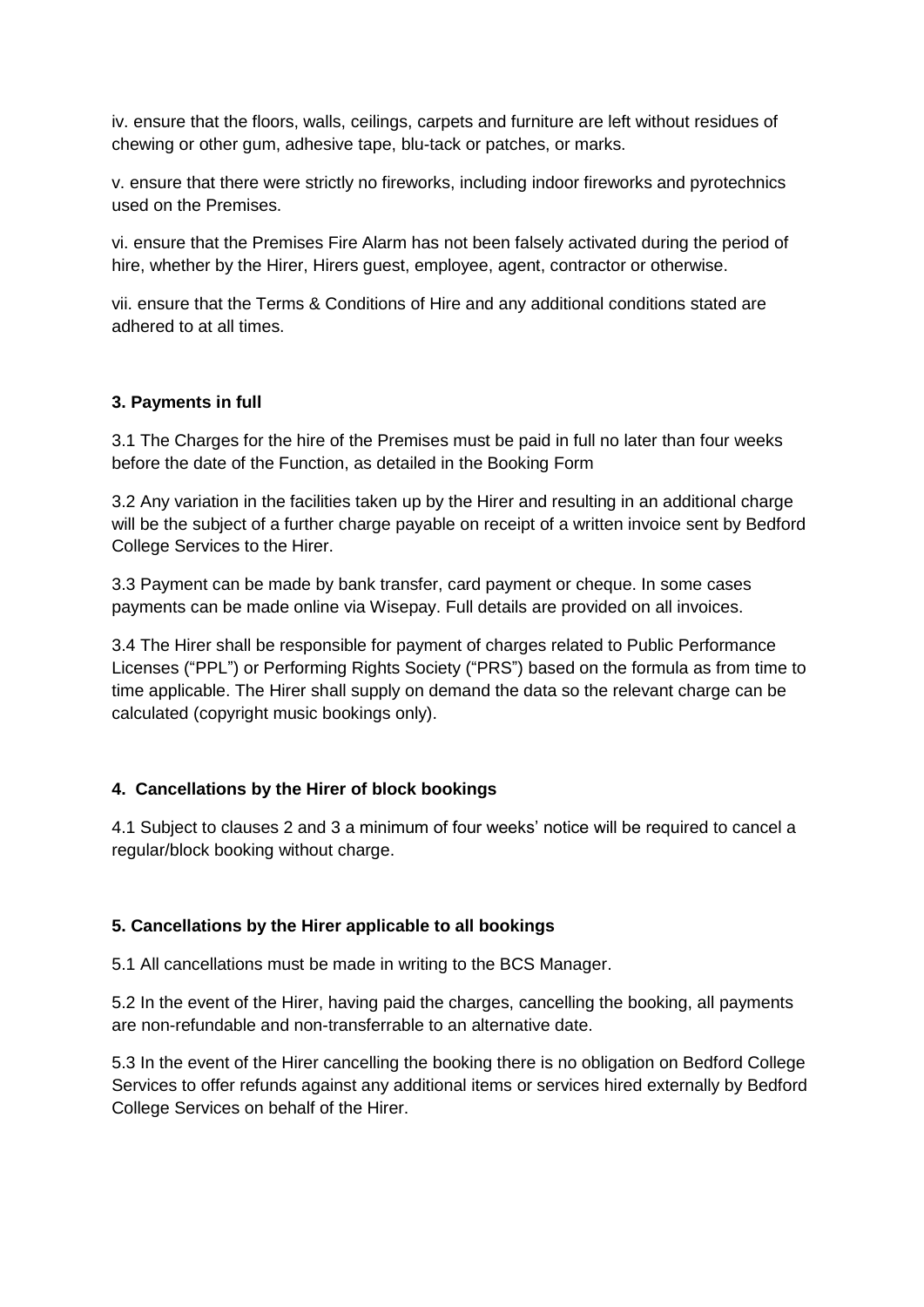5.4 Hirers are required to arrange private insurance to cover the hire of the Premises and the Function for whatever reason a cancellation may occur, including such events as bereavement.

# **6. Cancellations by Bedford College Services**

6.1 If Bedford College Services or any of its Representatives have reason to believe that the use of the Premises is likely to lead to any disorder or disharmony in the community or Bedford College Services finds that the hiring is or is likely to be of an objectionable or undesirable nature and not in accordance with the stated purpose or that the Hirer is otherwise in breach of any condition of this agreement, Bedford College Services may refuse to accept or may cancel the booking, and the amount paid in respect thereof may in the absolute discretion of Bedford College Services be returned to the Hirer, who shall have no claim against Bedford College Services on account of such cancellation of the booking.

6.2 Bedford College Services reserves the right to cancel a booking if the Premises are required in exceptional circumstances of public importance, or due to circumstances beyond its reasonable control, as determined by Bedford College Services in its absolute discretion, and in that event the Bedford College Services will give the Hirer the maximum notice possible and shall return any deposit paid to the Hirer.

# **7. Subletting**

7.1 The Hirer shall not, without the prior written consent of Bedford College Services, use the Premises or any part thereof for any purpose other than that stated on the Booking Form and the Hirer shall not, without such consent, sublet or share occupation of any part of the Premises to any other person.

7.2 In the event of breach of this condition the Hirer shall forfeit use of the Premises and shall also forfeit to the Bedford College Services any sum paid by the Hirer for such hire. The Bedford College Services shall also be at liberty to hire the Premises to any other person.

7.3 The right to use the said Premises is not transferable.

7.4 If Bedford College Services is of the opinion that that the Hirer is not making complete use of the facilities, Bedford College Services reserve the right to re-allocate any unused parts.

# **8. Insurance**

8.1 Bedford College Services public liability insurance cannot be transferred to Hirers.

8.2 The Hirer is responsible for providing adequate insurance and liability cover for their event, including Public Liability insurance where appropriate.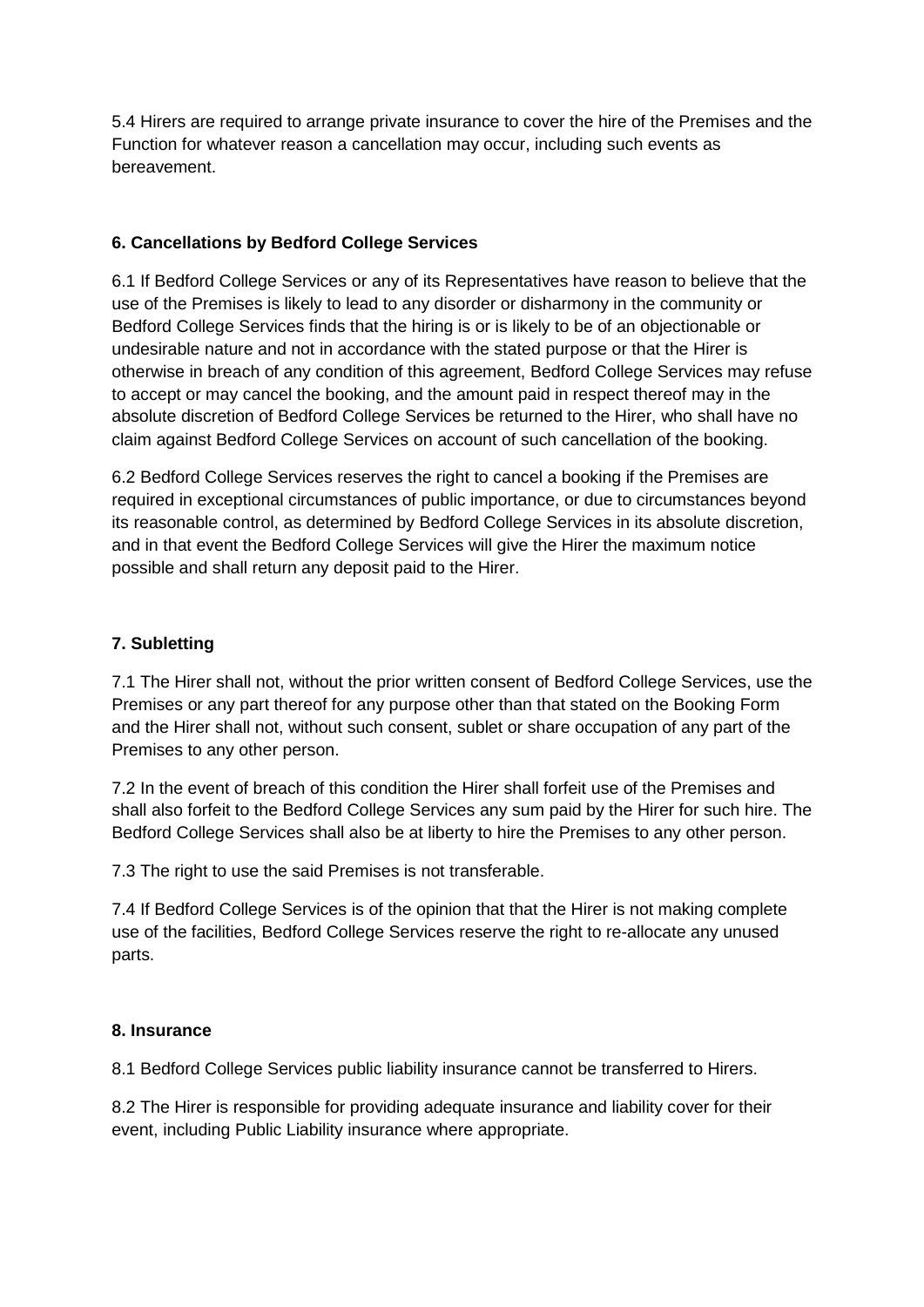8.3 Bedford College Services accepts no responsibility or liability for the loss, damage or theft of any equipment or other effects associated with the booking. Furthermore, the Hirer shall ensure that equipment hired from Bedford College Services is fully insured.

# **9. Advertising & Banners**

9.1 No poster or announcement advertising the purpose for which the Premises have been hired shall be produced and displayed until it has been approved by the Bedford College Services or its authorised representative and no announcement is to be made before the date of the receipt for the payment of the Charges for the booking. All posters and tickets in connection with the Function shall contain the words "The right of admission is strictly reserved to Bedford College Services and the Hirer".

9.2 Requests to display temporary banners within the grounds must be made in writing and are at the full discretion of the Bedford College Services.

# **10. Flyposting**

10.1 The Hirer shall not place any fly-posters or display or affix any form of advertising or marketing literature in the streets or on any structure in the vicinity of the Premises. Hirers may be liable to prosecution.

# **11. Equipment**

11.1 All furniture, equipment, etc. brought or sent to the Premises by the Hirer shall be at such times as shall be agreed by the BCS Manager.

11.2 Any electrical equipment will require an up to date Portable Appliance Testing ("PAT") certificate.

11.3 The Hirer or any person or persons engaged by the Hirer to provide catering, entertainment or other services must clear all property from the Premises by the end of the times listed on the Booking Form.

11.4 In the event of failure to comply with this condition the Hirer shall pay an additional hourly charge for the remainder of the time the property is left on the Premises. Bedford College Services shall be entitled to remove any such property not so removed by the Hirer, and the Hirer shall be liable for the cost incurred in such removal.

11.5 No lighting, heating, power or other electrical fittings or appliances in the Premises are to be altered, moved or in any way interfered with.

11.6 Any proposed room decorations on the Premises must be communicated to the BCS Manager for approval at least 3 months before the Function.

11.7 No crosses or archways are permitted in civil ceremonies or civil partnerships as they have religious connotations.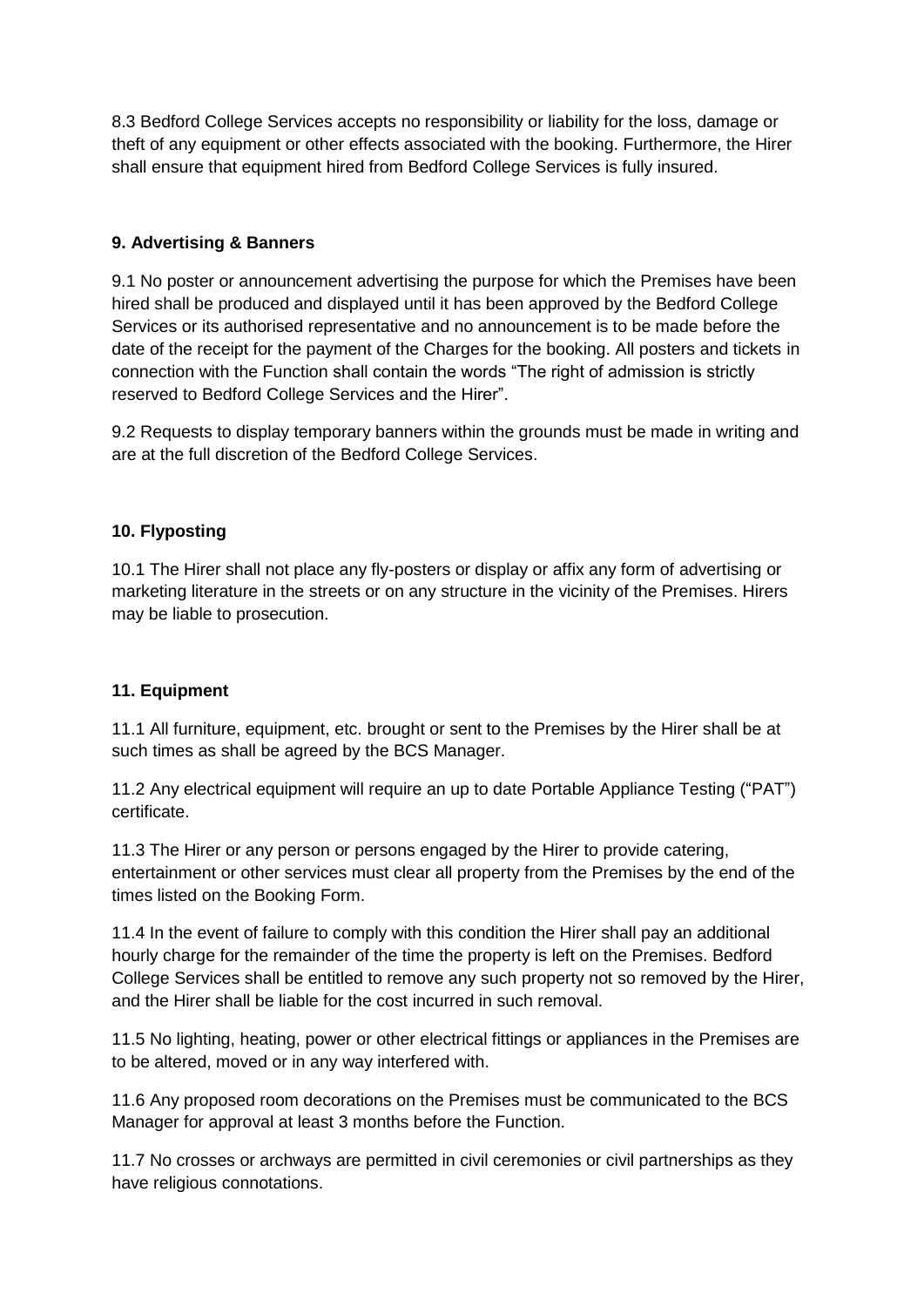11.8 Large group photos are to be taken inside The Grand Hall rather than outside the main entrance of The Grand Hall. Cars associated with the Function (such as wedding cars) must not stop outside the main entrance of The Grand Hall at any time.

# **12. Damage, Loss and Indemnity**

12.1 The Premises shall be in the care and custody of the Hirer, who shall accept full responsibility for the preservation of order during the Function, and will indemnify the cost of any loss or damage costs or expenses incurred by the Bedford College Services as a consequence of the Hirer's use of the Premises.

12.2 Bedford College Services cannot in any circumstances accept responsibility or liability for any damage, loss of property, articles or things whatsoever placed or left on the Premises by the Hirer or any other person.

12.3 Bedford College Services shall not be liable for loss of or damage to property at the Premises or brought on to the Premises or for the death or injury to persons and things at the Premises except where such death, injury or loss is due to the negligence of Bedford College Services.

12.4 The Hirer shall inform the Bedford College Services immediately of any serious injury or dangerous occurrence that affects public safety, as soon as is reasonably practical.

12.5 If any damage is done to the Premises and/or its fittings and effects the expense of making good the damage is to be paid by the Hirer.

12.6 Any alarm or call out charges incurred by the Hirer in respect of the Premises shall be paid by the Hirer.

12.7 Any employee, agent or representative of BCS engaged in the supervision of venue hire is authorised by Bedford College Services and has a responsibility to prevent the use of any article, appliance or apparatus and to prevent any event, exhibition or performance which they consider objectionable or dangerous. These responsibilities shall in no way absolve the Hirer for the Hirer's obligations to Bedford College Services under any of these Terms and Conditions during the period of hire for matters concerning the use of the Premises.

12.8 The Hirer undertakes with Bedford College Services to comply with these Terms and Conditions, and any statutory provisions governing use of the Premises and to indemnify and hold harmless Bedford College Services from all penalties and costs incurred by reason of or in connection with any default by the Hirer in complying with these Terms and Conditions or statutory provisions.

12.9 Bedford College Services will not be liable for any loss or damage due to circumstances beyond its control, including but not limited to any breakdown of machinery, failure of supply of electricity, leakage of water, fire, government restriction or action, riot, war, act of terrorism or act of God, which may cause the Premises to be closed temporarily or the hire of the Premises to be disrupted, interrupted and/or cancelled.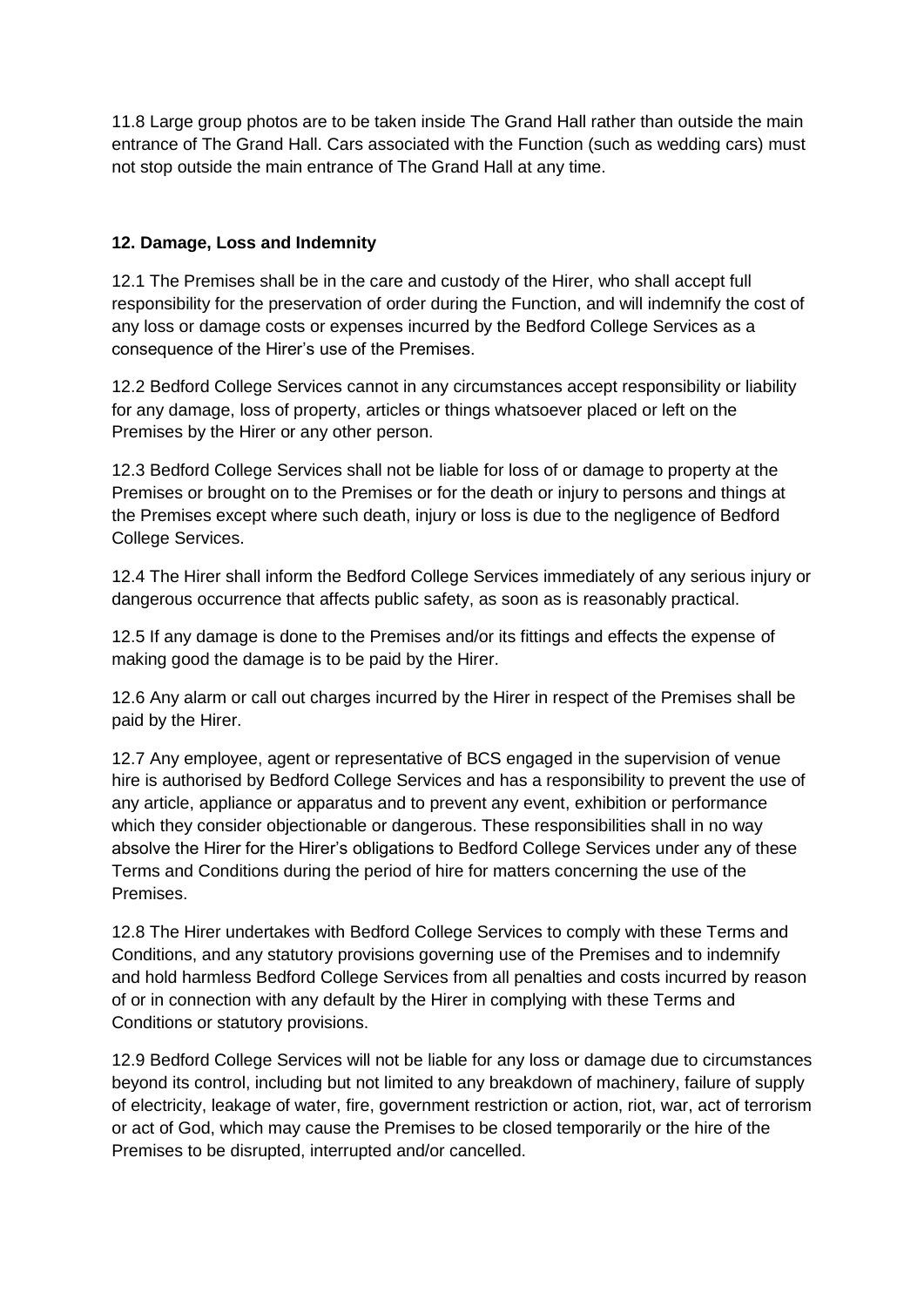# **13. Entry and exit**

13.1 Bedford College Services has the right to state the maximum number of guests to be allowed entry on to the Premises, in its absolute discretion, and as detailed in the Booking Form.

13.2 Bedford College Services has the right at its absolute discretion to refuse the admission of or to evict any person from the Premises.

13.3 The Hirer is responsible for ensuring that all guests leave the Premises quietly and that no rubbish is left outside the Premises.

13.4 All site visits must be prebooked with Bedford College Services and must be taken under the supervision of the BCS Manager or another representative of Bedford College Services.

# **14. Children**

# 14.1 Safety of:

The Hirer, for any entertainment/activity at which children shall be present, shall ensure appropriate risk management, including but not limited to providing a sufficient number of stewards in the corridors and staircases to control and facilitate the entrance and egress of the audience. Where supervised facilities are operational for children, the Hirer shall comply in all respects with the relevant provisions of the Children Act 1989, as amended from time to time and any DBS requirements and other relevant statutory and regulatory provisions including OFSTED registration as appropriate.

# 14.2 Control of:-

When children are present at Functions, their parents or guardians or relevant supervisors are required to ensure that the behaviour of the children is kept within reasonable limits, and that children found vandalising the Premises or acting in a disorderly fashion are kept under the direct supervision of their parents guardians or relevant supervisors for the duration of the Function and at all times when the children are on the Premises.

# 14.3 Performances:-

Where children under 8 years are in attendance and are not being accompanied by a responsible adult the Hirer will comply with the requirements of the Children Act 1989, as amended.

# **15. Emergencies**

15.1 In the event of a fire, or other emergency situation, the Hirer and associates must comply with all the Bedford College Services policies and instructions given by Bedford College Services their employees or agents. If the fire alarm is activated they must evacuate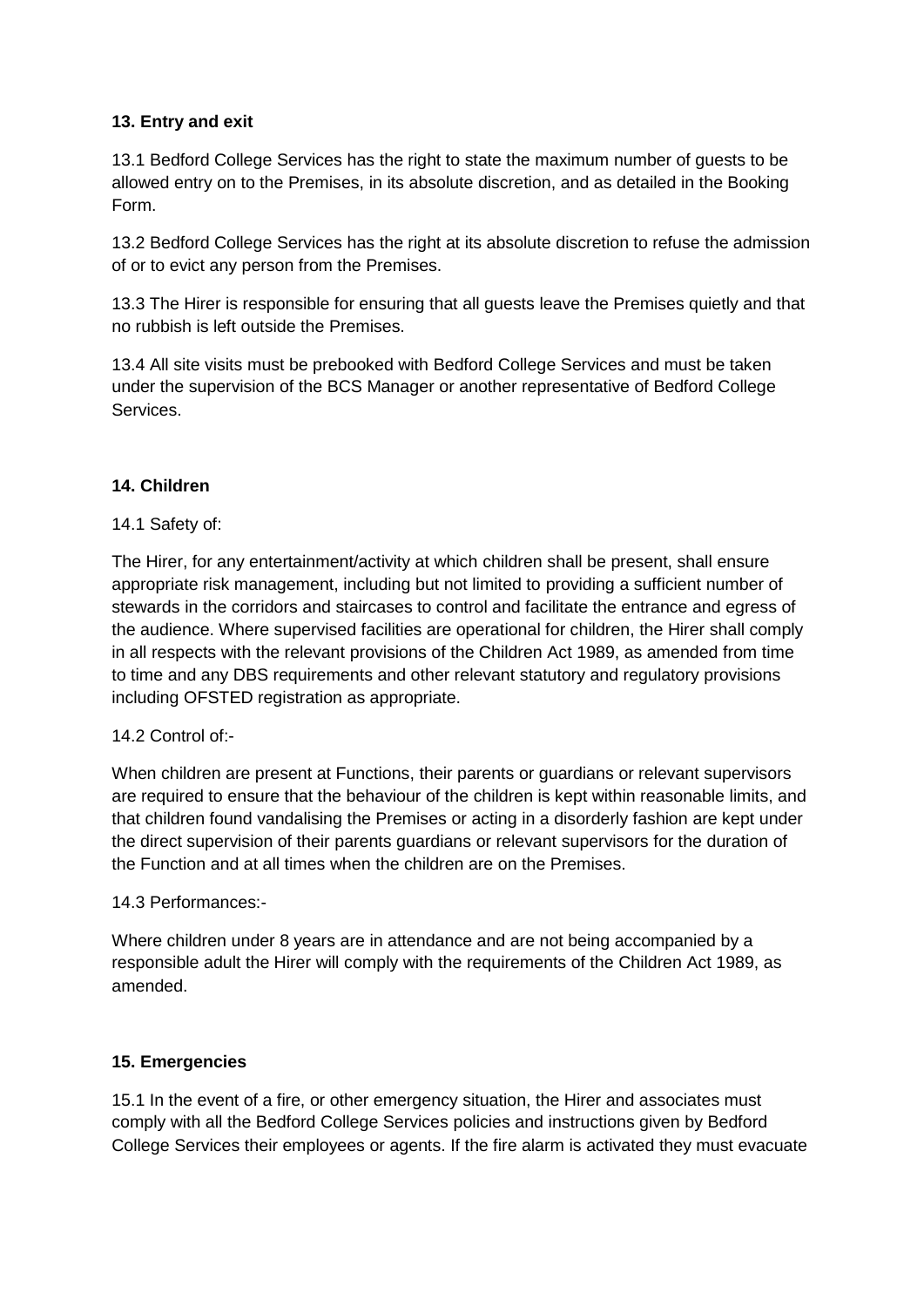the building and go to the designated meeting point so all persons who were in the building can be accounted for.

15.2 Hirers must identify to Bedford College Services any of their staff or visitors they are aware of who may require additional support in the event of an evacuation. A Personal Emergency Evacuation Plan (PEEP) will be compiled by Bedford College Services in conjunction with the Hirer for those who require it.

# **16. Temporary Closing**

16.1 In the case of any breakdown, accident or other emergency situation whatsoever rendering necessary the closure of the Premises or an interruption of any engagements either before or during the course of any letting or of any repairs or renewals consequent on any such breakdown etc., the Hirer agrees to hold Bedford College Services and any and all persons acting under Bedford College Services directions harmless in every respect.

# **17. Health and Safety**

17.1 The Hirer is responsible for undertaking adequate risk assessments for their event, including specific risk assessments for any activities undertaken during the period of hire, and acting upon the control measures identified. The Hirer shall ensure compliance with the Health and Safety at Work Act 1974 and other relevant provisions.

17.2 Bedford College Services does not accept responsibility or liability in respect of injury caused by any item brought to the Premises by the Hirer, the Hirer's agents or guests, or any of the employees of any contractor engaged by Bedford College Services.

17.3 If strobe lighting is being used appropriate warning notices must be displayed.

17.4 The Hirer shall ensure that any equipment, furniture or items blocking a fire or emergency exit are removed. Failure or reluctance to do so could result in the Function being terminated. In this situation the Hirer will not be entitled to any refund or compensation. It should be noted that fire doors should only be opened in case of emergencies.

17.5 No smoking will be permitted throughout the Premises.

### **18. Fire**

18.1 The Premises shall not be used for purposes which may increase the risk of fire, or is likely to vitiate any policy of insurance without previous notice having been given to Bedford College Services and the necessary special insurance of the Premises having been arranged, at the Bedford College Services sole discretion.

18.2 The Hirer shall pay any additional premium required in respect of special insurance. No fireworks, including indoor fireworks and pyrotechnics are allowed.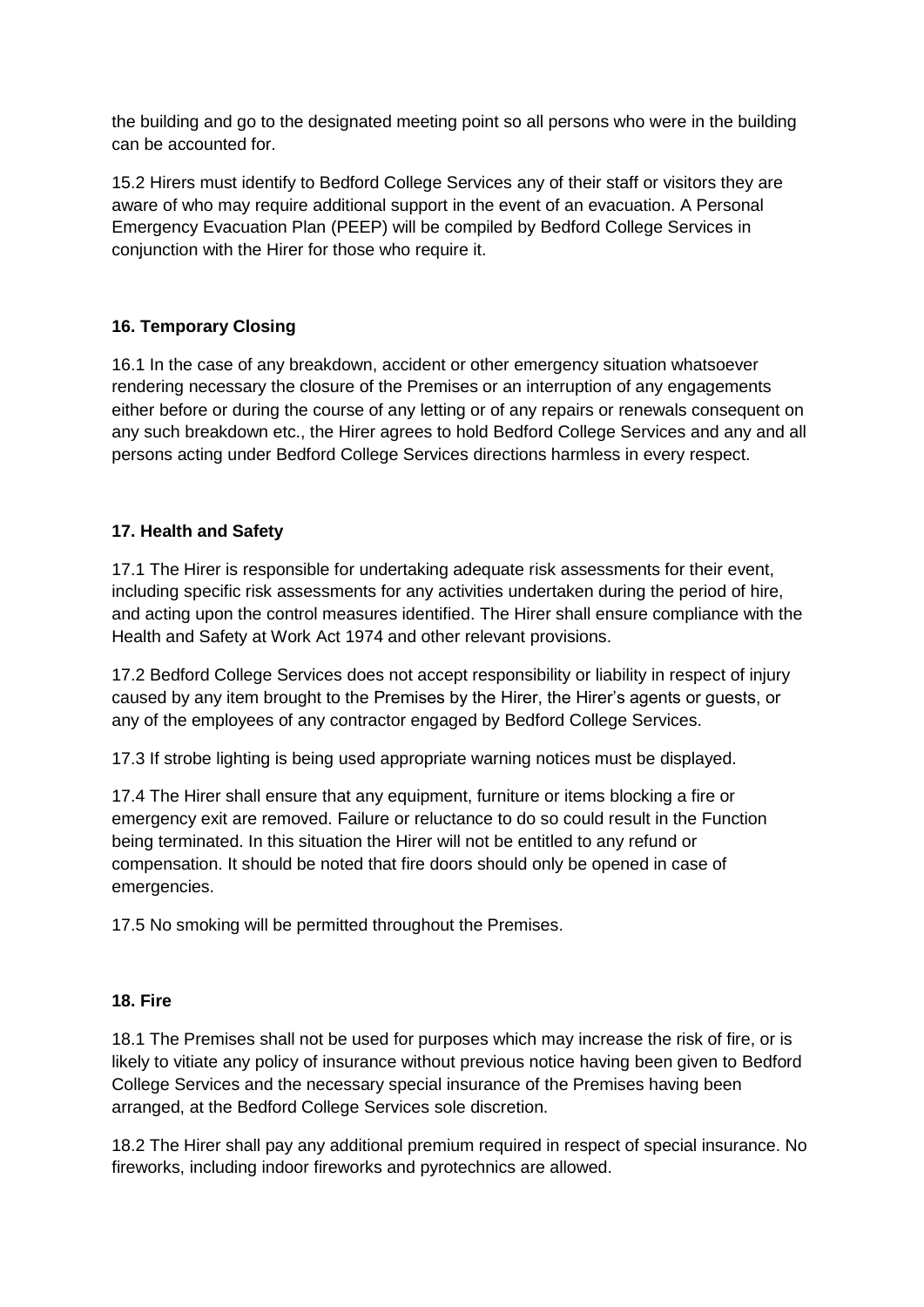18.3 No candles are allowed on the Premises at any time.

18.4 All balloons must be bought down and popped immediately after the Function to ensure that alarms are not activated.

18.5 All fire exits and alarm points must be kept clear at all times.

18.5 Fire Exits are only to be used as emergency exits. The Hirer must ensure that they are not used a means of ventilation or for access to the Premises.

# **19. Behaviour**

19.1 Bedford College Services reserves the right to exclude users who behave in an unacceptable or anti-social manner. This also includes unacceptable behaviour by children or young people.

- 19.2 Failure to follow the instructions can result in
- a) termination of the Function and/or
- b) retention of the monies paid by the Hirer to Bedford College Services and / or
- c) additional charges, if applicable, for repair / making good / costs incurred

19.3 Litter shall not be left in or about the Premises.

19.4 Except in the case of trained guide dogs for the deaf and/or blind, and for organised dog training or shows, dogs and any other animal shall not be permitted on the Premises without prior consent from the BCS Manager.

19.5 Hirers are responsible for supervising their events and at the time of booking the Hirer shall name a designated person for the event/activity. In order to demonstrate a duty of care, the Hirer shall ensure that all persons working on their behalf are suitable for the work in hand.

19.6 Hirers and any agents of the Hirer are responsible for ensuring that the noise level of the Function and use of the Premises is such that it does not cause interference with other activities around the Premises or inconvenience occupiers of nearby premises.

### **20. Drugs/offensive weapons**

20.1 Illegal substances, knives, guns and any other weapons must not be brought onto the Premises.

20.2 Failure to comply with this can result in

- a) termination of the Function; and/or
- b) retention of monies paid by or due to be paid by the Hirer.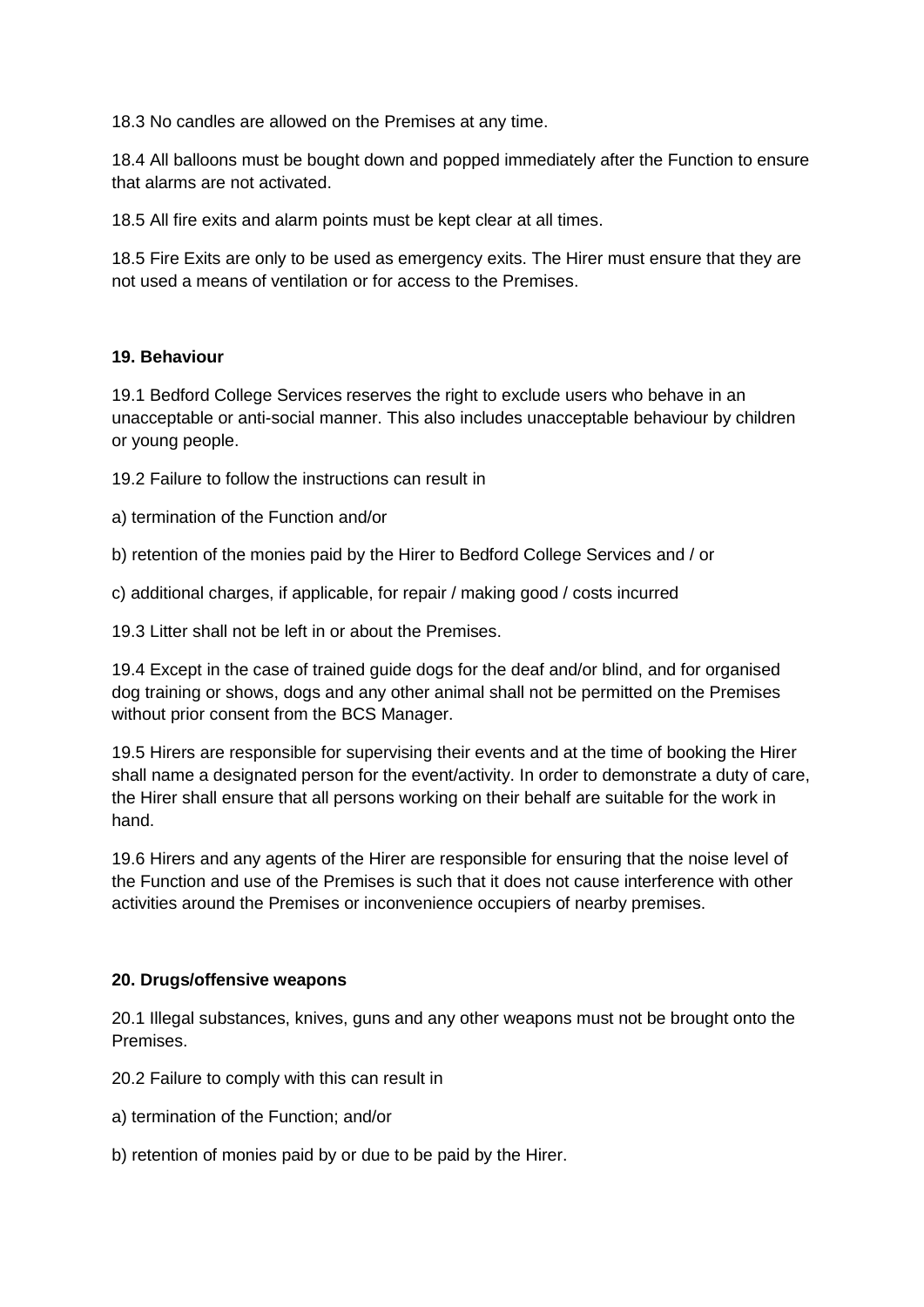20.3 Bedford College Services will notify the appropriate authorities of any breach of this Clause

# **21. Premises Licence**

21.1 The Venue Hub is a licensed premises and the provision of alcohol is permitted in the building. The provision of alcohol at an event is to be discussed and agreed on an individual basis with the Bedford College Services Representative at the time of booking.

21.2 Permission may be given to the Hirer to provide their own alcohol under a Personal Licence Holder or through a licensed catering service, with the written prior authorisation of the Bedford College Services and by submitting the Sale of Supply of Alcohol Policy a minimum of two weeks prior to the event.

21.3 Alcohol can only be consumed within the venue itself.

21.4 The Venue Hub adheres to the Challenge 25 policy, meaning that there must be an age verification policy in relation to the sale of alcohol for any person operating a bar on the premises. The minimum age of 25 years is set for the policy so, where it appears to the person selling the alcohol that the customer may be under the age of 25 years, they are required to ask them for identification to prove that they are over the age of 18 and can lawfully purchase alcohol.

21.5 Last orders at the bar must be served by 23.30 at the latest and events must end by midnight, with music off by 23:45hrs or earlier in accordance with the terms agreed.

21.6 No sweepstake, raffle, tombola or other form of lottery is to be permitted to take place on the Premises except a lottery for which Bedford College Services has provided its prior consent in writing and which is conducted strictly in accordance with the relevant statutory provisions.

21.7 No acts of hypnotism or of striptease or similar activities may take place in the venue.

# **22. Catering**

22.1 All catering arrangements must conform to the prevailing arrangements operated by Bedford College Services as from time to time appropriate in operation at each facility at the time of booking unless otherwise arranged with Bedford College Services. Private catering will only be permitted with prior consent of Bedford College Services for which an additional charge may be levied.

# **23. Dramatic Performances**

23.1 The Hirer, in respect of any proposed dramatic performance, shall comply in all respects with the current rules of Bedford College Services with regard to the management of places of public entertainment, a copy of which should be inspected by the Hirer at the time of hiring.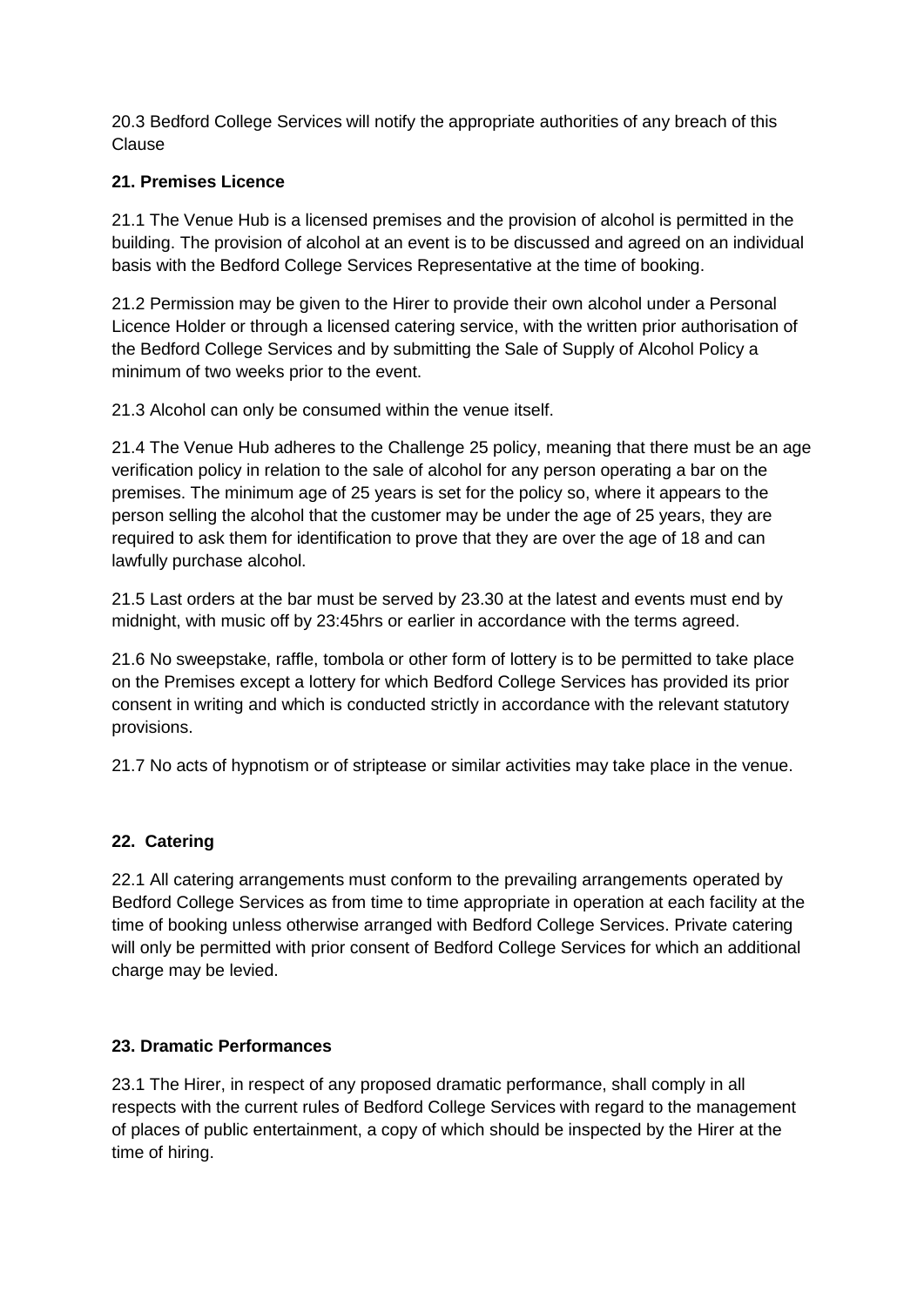23.2 The Hirer shall not infringe any copyright or other intellectual property rights or allow any such rights to be infringed on the Premises. If the Function at the Premises will involve the performance of any works in which intellectual property rights subsist, then it will be the responsibility of the Hirer to obtain prior consent from the owner of those rights and pay all relevant license fees or royalties prior to the period of hire.

23.3 Bedford College Services shall have no liability in respect of such performances, including, but not limited to, any claims that the performance infringes the intellectual property rights of any third party.

## **24. Noise/Nuisance**

24.1 The Hirer shall ensure that the Function remains within acceptable noise levels.

24.2 Bedford College Services accepts no responsibility or liability for the cancellation or closure of a Function due to unacceptable noise levels or nuisance.

24.3 Bedford College Services accepts no responsibility or liability for damage to equipment due to unacceptable noise levels that result in termination of the electrical supply.

## **25. Filming and Photography**

25.1 The Hirer shall ensure that all necessary consents are obtained from the relevant people for the taking of photos during the hire of the Premises for a private booking.

25.2 If consent has not been obtained, there is to be no photography or filming by any device, including mobile devices.

# **26. Broadcasting**

26.1 Nothing shall be broadcast or televised on the Premises without the prior written consent of the BCS Manager, and such consent, if given in the sole discretion of Bedford College Services may be subject to such terms and conditions as Bedford College Services thinks fit.

### **27. Inflatables**

27.1 Use of inflatables e.g. bouncy castles, must be by prior agreement of Bedford College Services and supplied by a professional company. They must meet Health and Safety requirements for inflatables, with copies of the relevant paperwork provided to Bedford College Services a minimum of 4 weeks prior to the booking.

### **28. Temporary External Structures**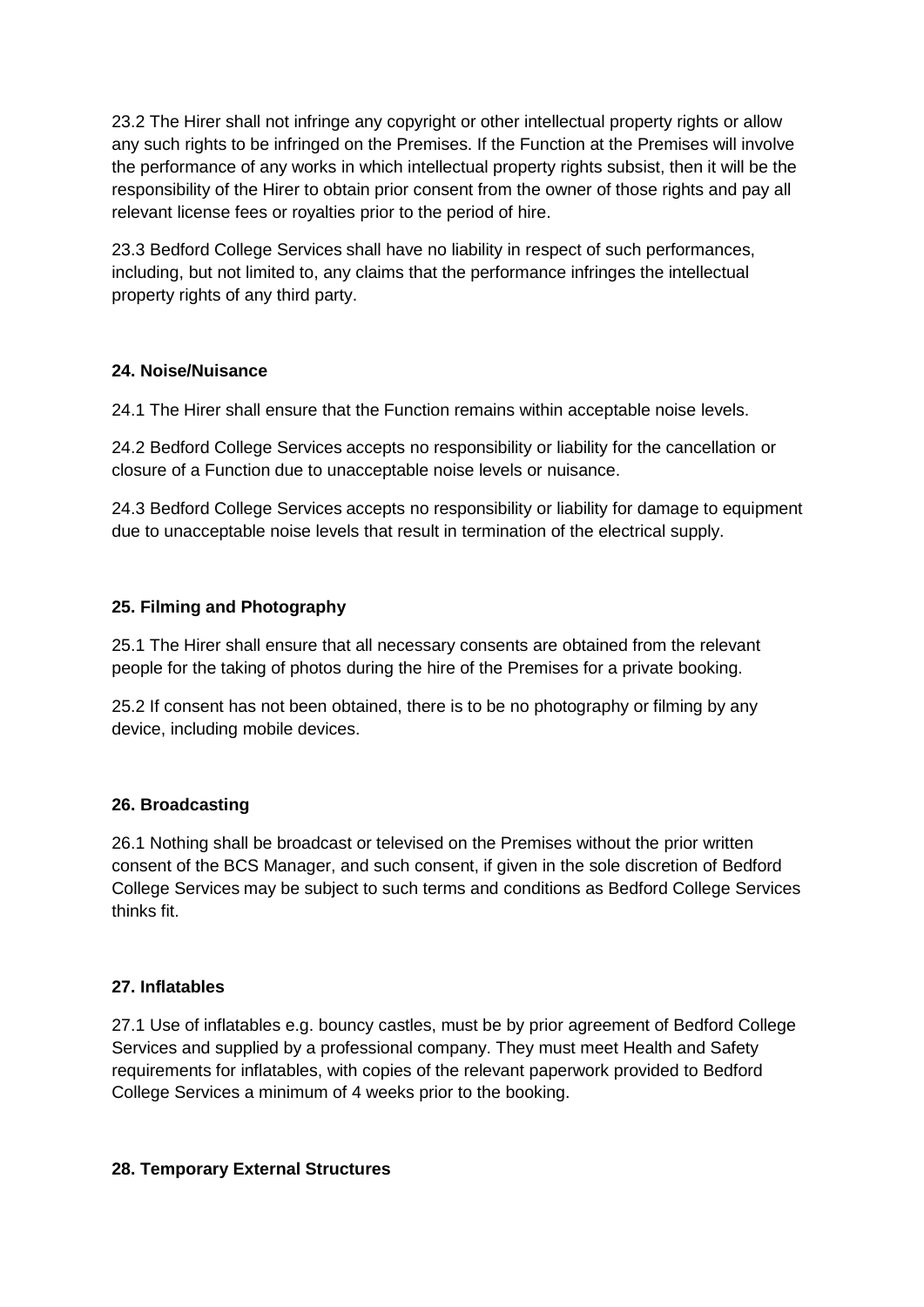28.1 Use of any temporary external structures e.g. marquees shall be agreed in advance with Bedford College Services and certain structures may be subject to an inspection by a local authority Building Control Officer (if costs apply, these will be at the expense of the Hirer).

28.2 Bedford College Services accepts no responsibility for the cancellation or closure of a booking due to failure to comply with Building Control Regulations.

# **29. Cleaning and security**

29.1 The Hirer must ensure that all personal belongings and decorations are removed from the Premises by the end of the event. However, if a pre-arranged collection time has been arranged with the Bedford College Services Representative prior to the Function, belongings and decorations can be boxed and kept in The Grand Hall until the specified pick up time only.

29.2 Any kitchen at the Premises used by the Hirer must be left clean and tidy and cleared of all waste and food, crockery, cutlery and containers and such waste to be removed from the Premises or; subject to prior agreement, placed in the waste containers provided by Bedford College Services.

### **30. Safeguarding**

30.1 Legislation imposes a duty on public sector bodies, including further education colleges, to have due regard to safeguarding measures and the need to prevent people being drawn into terrorism. As a wholly owned subsidiary of Bedford College and as the entity responsible for hiring out the Premises Bedford College Services has regard to Bedford College policies and procedures. The Hirer agrees not to provide a platform which invites support for "proscribed organisations" as defined by the Counter-Terrorism and security Act 2015, or any event likely to encourage them. The Hirer agrees to provide any information requested by Bedford College Services in relation to the nature of the Function or booking and Bedford College Services reserves the right to withhold or cancel bookings if in their absolute discretion they consider it appropriate to do so.

### **31. Compliance**

31.1 If the Hirer refuses or neglects to comply with any of these Terms and Conditions or with any instructions conveyed to the Hirer on behalf of Bedford College Services, the Hirer and the Hirer's employees may be excluded until the Hirer complies with the same. For the avoidance of doubt, such exclusion does not relieve the Hirer of its obligation under any contract or agreement or these Terms and Conditions.